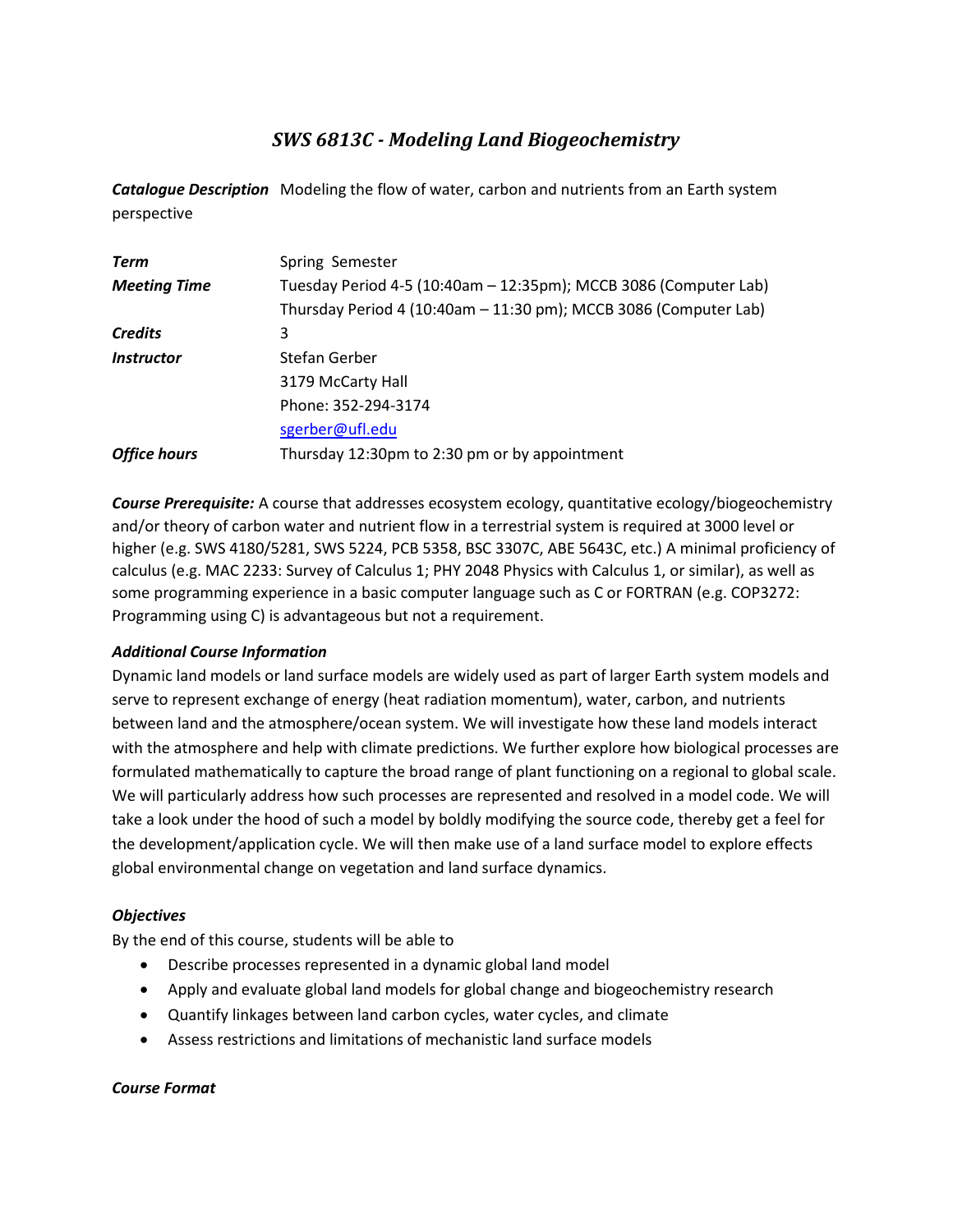3 credit course where contact hours are divided into a two hour and one hour period per week. The weights of lecture, computer lab and discussion shift during the semester with focus on lectures initially, and moving towards labs and discussions with the progression of the semester.

## *Course text*

No textbook. Reading assignments will be available on the course website https://elearning.ufl.edu/ in form of scientific papers (see also references below the course schedule). Optional, further reading include the following titles

- Bonan G, Ecological Climatology, 2002, Cambridge University Press
- Climate Change 2013 The Physical Science Basis Contribution of Working Group I to the Fifth Assessment Report of the IPCC (available online www.ipcc.ch)
- Jacobson M.C. et al., 2000, Earth System Science from Biogeochemical Cycles to Global Change

## *Course Parts and Schedule*

Note that the schedule is approximate, and pace may vary.

| Week      | <b>Topic</b>            | Assignments                                   | Reading              |
|-----------|-------------------------|-----------------------------------------------|----------------------|
| $1 - 2$   | Introduction / scope    | -Program "Hello World"                        | Beedlow et al.,      |
|           | of land surface         | -Concept Map "global change on the land       | 2004                 |
|           | model                   | surface"                                      | Friedlingstein, 2014 |
| $3 - 4$   | Flow of carbon in the   | -Track carbon in a complex land surface model | Sitch et al., 2003   |
|           | land surface            | - Evaluate your carbon cycle model            | Lenton et al., 2000  |
| $5-6$     | Photosynthesis          | - Derive mathematical formulation of C4       | Farquhar et al.,     |
|           | theory and models       | photosynthesis                                | 1980                 |
|           |                         | -Modify photosynthesis code using alternate   | Haxeltine and        |
|           |                         | mathematical formulation                      | Prentice, 1996       |
| $7 - 8$   | Canopy carbon,          | -Group Work: modify parameter in Earth        | Leuning, 1995        |
|           | water, and energy       | System Model to find maximum rate of plant    |                      |
|           | balance                 | photosynthesis                                |                      |
| $9 - 10$  | Water balance           | -Flipped Class: teach the concepts of water   | Gerten et al., 2004  |
|           |                         | flow in a land surface model                  |                      |
|           |                         | -Group Work: minimize modeled runoff          |                      |
|           |                         | globally                                      |                      |
| $11 - 12$ | Soil organic matter     | -Discuss residence times of carbon in         | Parton et al., 2007  |
|           |                         | terrestrial systems                           | Lloyd and Taylor,    |
|           |                         | -Group Work: minimize data-model mismatch     | 1994                 |
|           |                         | in soil organic carbon                        |                      |
| $13 - 14$ | <b>Plant Traits and</b> | -Group Work: engineer a hyper successful      | Fisher et al, 2018   |
|           | Functional Types /      | plant                                         | Thonicke et al,      |
|           | Fire                    |                                               | 2001                 |
| $15 - 16$ | <b>Final Project</b>    | -Final oral presentation                      |                      |
|           |                         | -Final paper                                  |                      |

*Full reference of reading (papers)*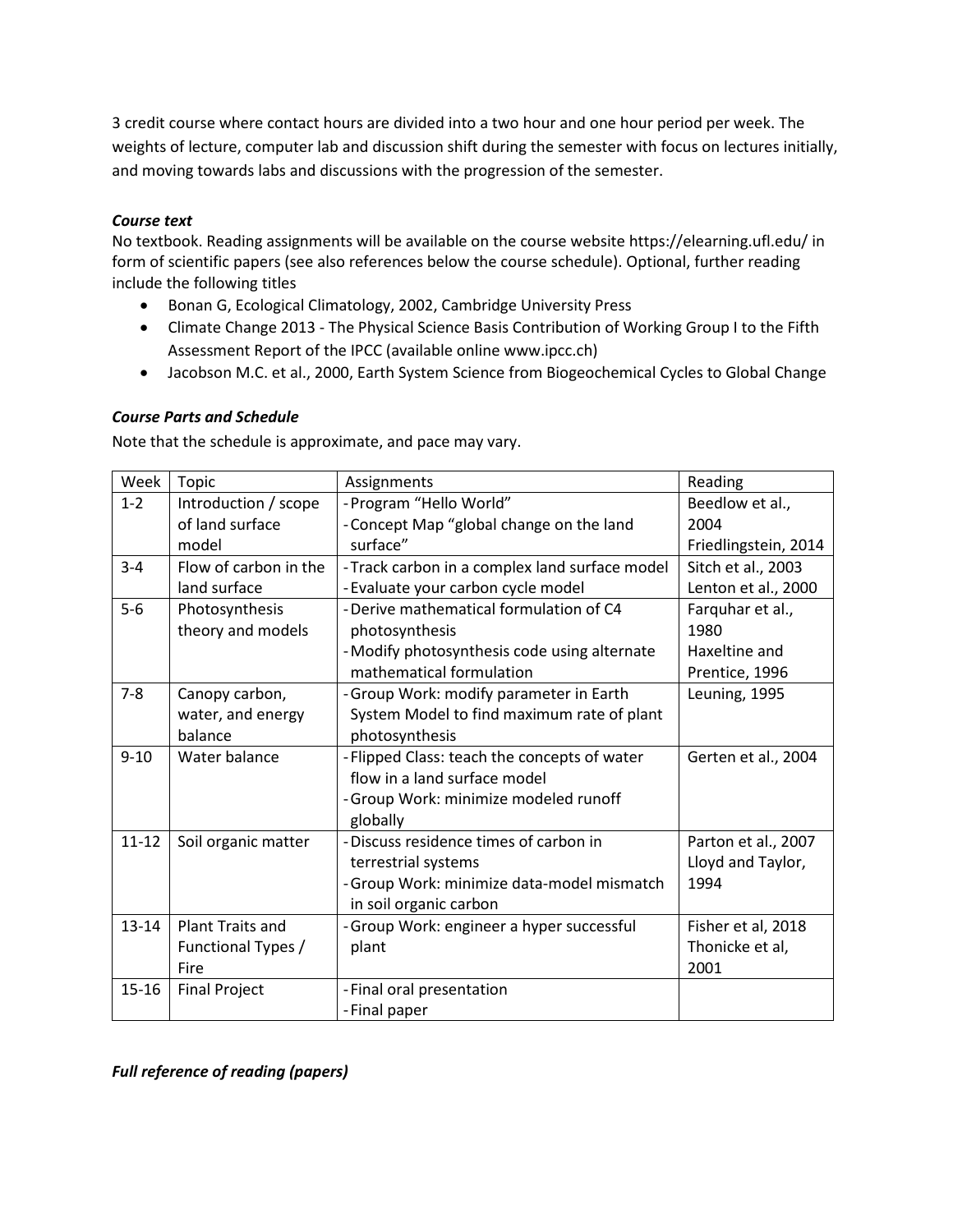- Beedlow, P. A., D. T. Tingey, D. L. Phillips, W. E. Hogsett, and D. M. Olszyk. 2004. Rising atmospheric CO2 and carbon sequestration in forests. Frontiers in Ecology and the Environment 2:315–322.
- Farquhar, G. D., S. Caemmerer, and J. A. Berry. 1980. A biochemical model of photosynthetic CO2 assimilation in leaves of C3 species. Planta 149:78–90.
- Fisher, R. A., C. D. Koven, W. R. L. Anderegg, B. O. Christoffersen, M. C. Dietze, C. E. Farrior, J. A. Holm, et al. 2018. Vegetation demographics in Earth System Models: A review of progress and priorities. Global Change Biology 24:35–54.
- Friedlingstein, P., M. Meinshausen, V. K. Arora, C. D. Jones, A. Anav, S. K. Liddicoat, and R. Knutti. 2013. Uncertainties in CMIP5 Climate Projections due to Carbon Cycle Feedbacks. Journal of Climate 27:511–526.
- Gerten, D., S. Schaphoff, U. Haberlandt, W. Lucht, and S. Sitch. 2004. Terrestrial vegetation and water balance—hydrological evaluation of a dynamic global vegetation model. Journal of Hydrology 286:249–270.
- Haxeltine, A., and I. C. Prentice. 1996. A general model for the light-use efficiency of primary production. Functional Ecology 10:551–561.
- Lenton, T. M. 2000. Land and ocean carbon cycle feedback effects on global warming in a simple Earth system model. Tellus B 52:1159–1188.
- Leuning, R. 1995. A critical appraisal of a combined stomatal-photosynthesis model for C3 plants. Plant, Cell and Environment 18:339–355.
- Lloyd, J., and J. A. Taylor. 1994. On the temperature dependence of soil respiration. Functional Ecology 8:315–323.
- Parton, W., W. L. Silver, I. C. Burke, L. Grassens, M. E. Harmon, W. S. Currie, J. Y. King, et al. 2007. Globalscale similarities in nitrogen release patterns during long-term decomposition. Science 315:361– 364.
- Sitch, S., B. Smith, I. C. Prentice, A. Arneth, A. Bondeau, W. Cramer, J. O. Kaplan, et al. 2003. Evaluation of ecosystem dynamics, plant geography and terrestrial carbon cycling in the LPJ dynamic global vegetation model. Global Change Biology 9:161–185.
- Thonicke, K., S. Venevsky, S. Sitch, and W. Cramer. 2001. The role of fire disturbance for global vegetation dynamics: coupling fire into a Dynamic Global Vegetation Model. Global Ecology & Biogeography 10:661–677.

#### *Course Assessment and Grading*

Student learning is assessed based on individual assignments, group work and an individual final project.

*Individual assignments:* Throughout the semester, students will work on individual homework assignments that range from preparation for discussion to synthesizing the materials taught, with typically one assignment due each week, counting 35 % towards the final grade. See also course schedule "Assignment".

*Group Projects*: In these projects students will explore model features in more detail. Throughout the course (see course schedule), groups will receive a total of four challenges, in which they are asked to modify model parts to behave in a specific way. This includes 1) maximizing rates of primary productivity at a selected site, 2) minimizing runoff at a global scale, 3) bring soil organic carbon as close as possible in agreement with data, and 4) groups will compete against each other with their design of a plant functional type. Grading will focus less on specific results, rather the student's work will be evaluated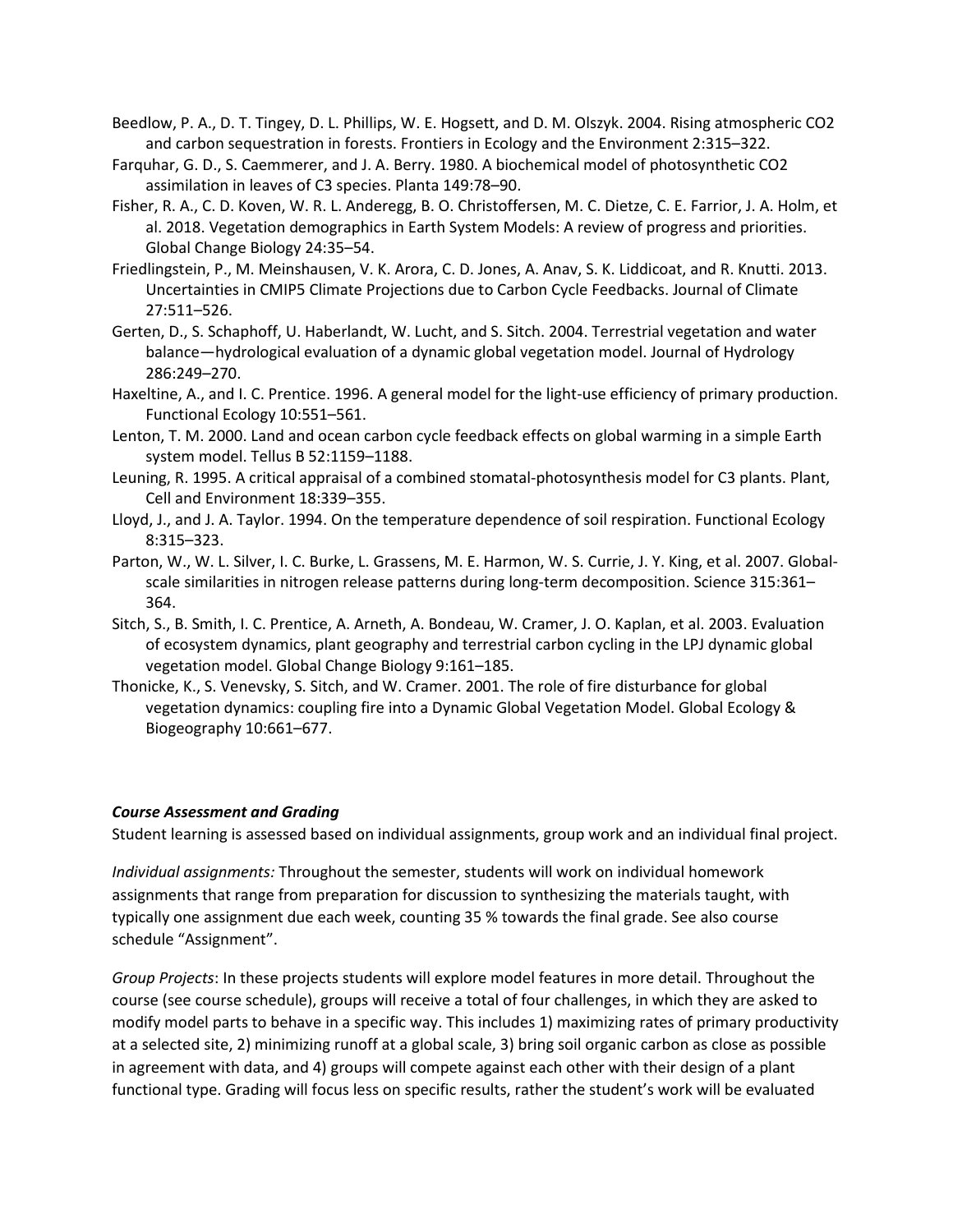based on critical examination of the task and the understanding and use of the full breadth of modeling options. Active participation and willingness to experiment is a must. The four challenges together count 35 % towards the final grade.

*The final project* broadly entails work with a land surface model and students choose a topic of their own. This may include model tests (for example sensitivity analysis, comparison against a specific data set), scenarios (for example climate change), model improvements and/or further model development (refining a process, or addition of new processes). The final project can (not necessarily required) be tailored to the student's graduate degree topic. The result of the final project will be communicated through a detailed written report, and a broader oral presentation which are both graded, each counting 15 % towards the final grade.

*Assignments turned in late results in a loss of half of the maximum points, unless late turn-in is caused by excused absences.*

| <b>Letter Grade</b> | Sum of %        | Course                         | M  |
|---------------------|-----------------|--------------------------------|----|
|                     | Points (p)      |                                | Po |
| A                   | $\geq$ 95       | <b>Individual Assignments</b>  | 35 |
| A-                  | $90 \le p < 95$ | Group Work                     | 35 |
| $B+$                | $85 \le p < 90$ | <b>Final Project/Report</b>    | 15 |
| B                   | $80 \le p < 85$ | <b>Final Oral Presentation</b> | 15 |
| B-                  | $75 \le p < 80$ |                                |    |
| $C+$                | $70 \le p < 75$ |                                |    |
| $\mathsf C$         | $65 \le p < 70$ |                                |    |
| $C-$                | $60 \le p < 65$ |                                |    |
| D+                  | $55 \le p < 60$ |                                |    |
| D                   | $50 \le p < 55$ |                                |    |
| D-                  | $45 \le p < 50$ |                                |    |
| E                   | < 45            |                                |    |

| Course                         | <b>Maximum %</b> |
|--------------------------------|------------------|
|                                | <b>Points</b>    |
| <b>Individual Assignments</b>  | 35               |
| Group Work                     | 35               |
| Final Project/Report           | 15               |
| <b>Final Oral Presentation</b> | 15               |
|                                |                  |

For information on current UF policies for assigning grade points, see **<https://catalog.ufl.edu/ugrad/current/regulations/info/grades.aspx>**

#### **Attendance and Make-Up Work**

Requirements for class attendance and make-up exams, assignments and other work are consistent with university policies that can be found at:

**<https://catalog.ufl.edu/ugrad/current/regulations/info/attendance.aspx>**.

#### **Online Course Evaluation Process**

Student assessment of instruction is an important part of efforts to improve teaching and learning. At the end of the semester, students are expected to provide feedback on the quality of instruction in this course using a standard set of university and college criteria. These evaluations are conducted online at **[https://evaluations.ufl.edu](https://evaluations.ufl.edu/)**. Evaluations are typically open for students to complete during the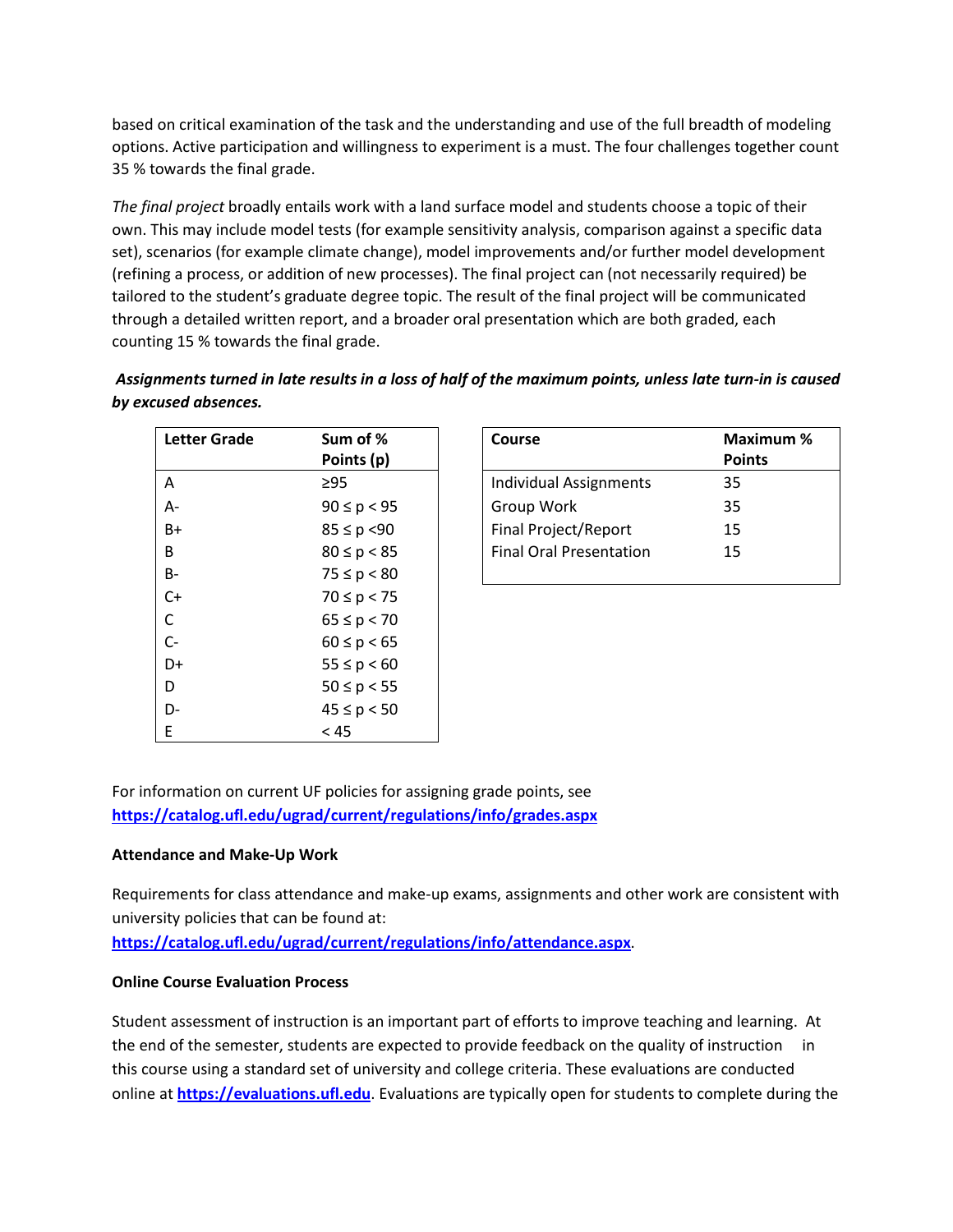last two or three weeks of the semester; students will be notified of the specific times when they are open. Summary results of these assessments are available to students at **<https://evaluations.ufl.edu/results>**.

## **Academic Honesty**

As a student at the University of Florida, you have committed yourself to uphold the Honor Code, which includes the following pledge: "*We, the members of the University of Florida community, pledge to hold ourselves and our peers to the highest standards of honesty and integrity."* You are expected to exhibit behavior consistent with this commitment to the UF academic community, and on all work submitted for credit at the University of Florida, the following pledge is either required or implied: *"On my honor, I have neither given nor received unauthorized aid in doing this assignment*."

It is assumed that you will complete all work independently in each course unless the instructor provides explicit permission for you to collaborate on course tasks (e.g. assignments, papers, quizzes, exams). Furthermore, as part of your obligation to uphold the Honor Code, you should report any condition that facilitates academic misconduct to appropriate personnel. It is your individual responsibility to know and comply with all university policies and procedures regarding academic integrity and the Student Honor Code. Violations of the Honor Code at the University of Florida will not be tolerated. Violations will be reported to the Dean of Students Office for consideration of disciplinary action. For more information regarding the Student Honor Code, please see: **[http://www.dso.ufl.edu/sccr/process/student-conduct](http://www.dso.ufl.edu/sccr/process/student-conduct-honor-code)[honor-code](http://www.dso.ufl.edu/sccr/process/student-conduct-honor-code)**.

#### **Software Use**

All faculty, staff and students of the university are required and expected to obey the laws and legal agreements governing software use. Failure to do so can lead to monetary damages and/or criminal penalties for the individual violator. Because such violations are also against university policies and rules, disciplinary action will be taken as appropriate.

#### **Services for Students with Disabilities**

The Disability Resource Center coordinates the needed accommodations of students with disabilities. This includes registering disabilities, recommending academic accommodations within the classroom, accessing special adaptive computer equipment, providing interpretation services and mediating faculty-student disability related issues. Students requesting classroom accommodation must first register with the Dean of Students Office. The Dean of Students Office will provide documentation to the student who must then provide this documentation to the Instructor when requesting accommodation

0001 Reid Hall, 352-392-8565, **[www.dso.ufl.edu/drc/](http://www.dso.ufl.edu/drc/)**

#### **Campus Helping Resources**